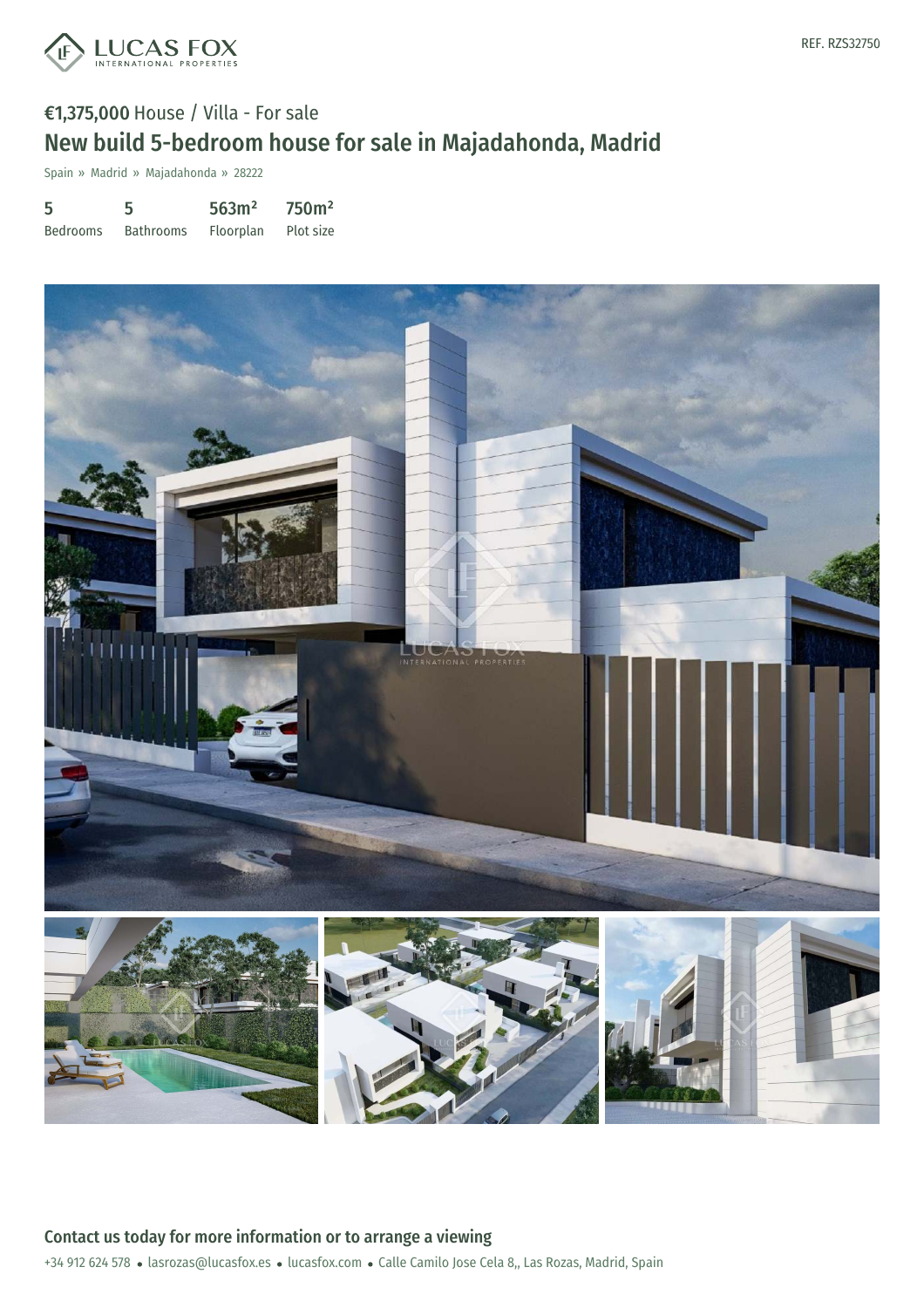

# €1,375,000 House / Villa - For sale New build 5-bedroom house for sale in Majadahonda, Madrid

Spain » Madrid » Majadahonda » 28222

| 5               | 5                | 563m <sup>2</sup> | 750 <sup>m²</sup> |
|-----------------|------------------|-------------------|-------------------|
| <b>Bedrooms</b> | <b>Bathrooms</b> | Floorplan         | Plot size         |

### **OVERVIEW**

## Spectacular modern villa of 563 m² on a plot of 750 m² for sale to be delivered in 9 months in Majadahonda.

Lucas Fox Las Rozas is pleased to present this luxury new build home with excellent finishes with delivery due in 2023, of 563 m<sup>2</sup> on an extraordinary plot of 750 m<sup>2</sup>. It is a construction of modern and contemporary design, with a swimming pool and a large garden.

The villa is located in a magnificent location, in an exclusive area under development, with a unique setting and unobstructed views of the mountains, as well as being close to the town centre.

In its design, a very bright, functional and spacious house has been thought of. Its imposing façade characterizes this elegant family villa. It also offers the possibility of customizing the house to adapt it to the needs of each family, as well as its finishes.

The house is distributed over two floors, plus the lower ground floor. On the ground floor of 269 m², there is an impressive hall, as the centre of the house, which distributes the rest of the rooms. The ladder is like a sculptural element. The livingdining room with fireplace is the most important room in the house and enjoys great light, with light from the south and east, with splendid views of the garden. The kitchen is semi-open to the living-dining room and next to it, we find a pantry with direct access to the outside. The floor is completed with a courtesy toilet and a bedroom with a wardrobe and a private bathroom.

Outside we find the recreational pool with approximate dimensions of 9 x 3 meters and an access porch whose function is to house the garage and communicate with the main entrance and the service entrance.

On the first floor of 114 m<sup>2</sup>, we [find](mailto:lasrozas@lucasfox.es) a master [bedroo](https://www.lucasfox.com)m of approximately 25 m<sup>2</sup> with a large dressing room, two complete bathrooms with natural light and a large bathtub with views of the terrace. On this floor, there are also three bedrooms with wardrobes and two bathrooms.

On the lower ground floor, we find a 180 m² construction.



#### [lucasfox.com/go/rzs32750](https://www.lucasfox.com/go/rzs32750)

Mountain views, Garden, Swimming pool, Terrace, Private garage, Natural light, Wooden flooring, Modernist building, Parking, Underfloor heating, Air conditioning, Built-in wardrobes, Domotic system, Double glazing, Equipped Kitchen, Fireplace, Heating, Near international schools, New build, Service entrance, Solar panels, Storage room, Transport nearby, Utility room, Views, Walk-in wardrobe

### Contact us today for more information or to arrange a viewing

+34 912 624 578 · lasrozas@lucasfox.es · lucasfox.com · Calle Camilo Jose Cela 8,, Las Rozas, Madrid, Spain